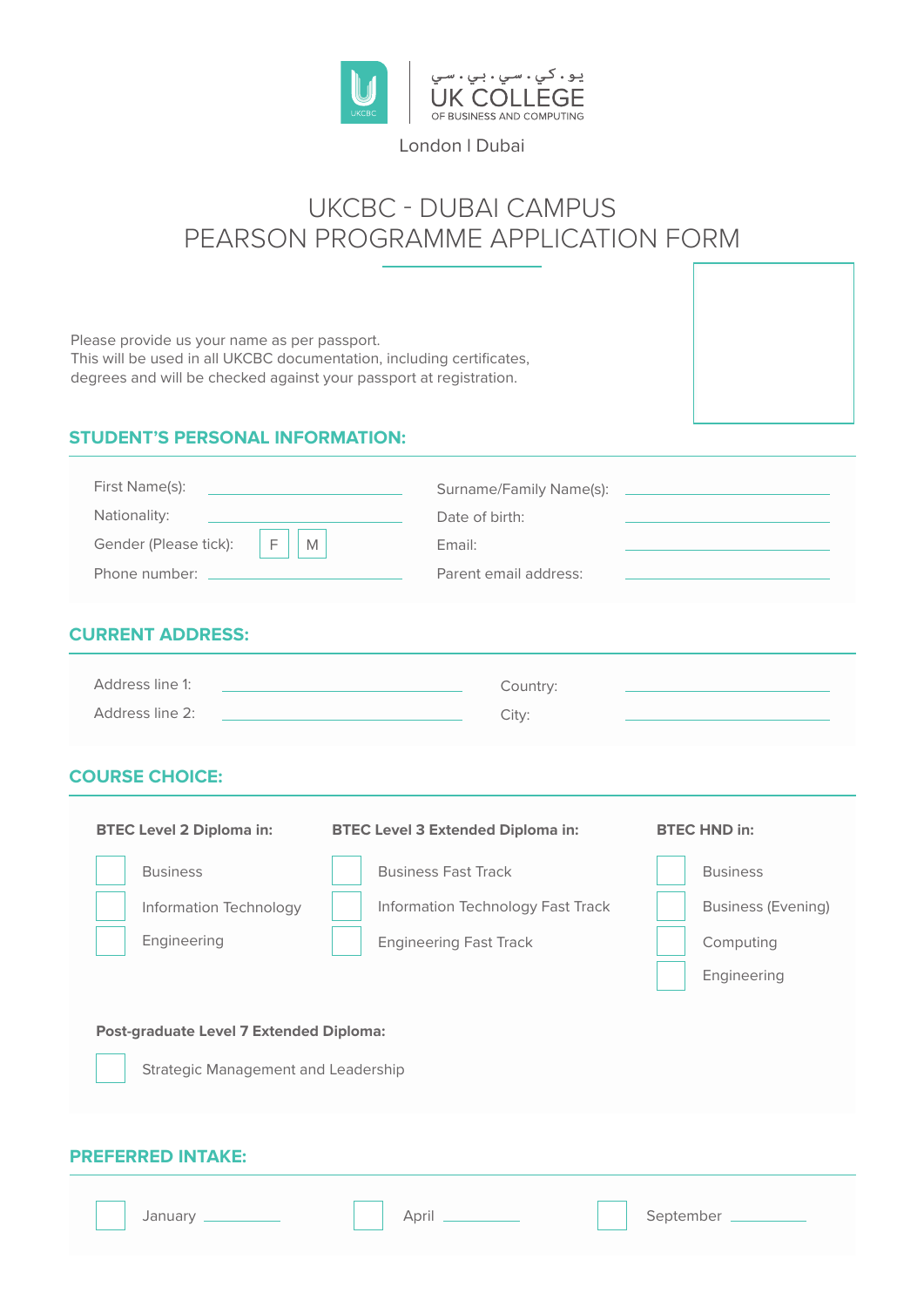## **EDUCATION HISTORY:**

| Are you currently a full-time student at any institution?                                                                                              | Yes<br>No                                                  |
|--------------------------------------------------------------------------------------------------------------------------------------------------------|------------------------------------------------------------|
| Last qualification completed:<br><u> 1989 - Andrea State Barbara, amerikan personal di sebagai personal di sebagai personal di sebagai personal di</u> | Curriculum:<br>the company's company's company's company's |
| Name of institution/school:                                                                                                                            | Country:                                                   |
| Graduation year or expected graduation year:                                                                                                           | Results or Expected Results: ___________                   |
| Do you have any other academic qualification?                                                                                                          |                                                            |

# **EMPLOYMENT HISTORY (IF APPLICABLE, PLEASE ADD YOUR RESUME):**

| How many years of full-time work experience do you have? |                      |  |
|----------------------------------------------------------|----------------------|--|
| Designation:                                             | Dates of employment: |  |
| Company/Organization/Institution:                        |                      |  |

# **PROOF OF ENGLISH LANGUAGE PROFICIENCY:**

| <b>TOEFL CBT score:</b>                                                                   | TOFFL PBT score:    |  |  |
|-------------------------------------------------------------------------------------------|---------------------|--|--|
| <b>TOEFL IBT score:</b>                                                                   | <b>IELTS</b> score: |  |  |
| EmSAT score:                                                                              | ESOL score:         |  |  |
| I don't have a proof of English Language proficiency, I will take the UKCBC English Test. |                     |  |  |

# **VISA QUESTIONS IF APPLICABLE:**

| Are you currently a resident of United Arab Emirates?<br>Yes<br>No.             |  |  |  |
|---------------------------------------------------------------------------------|--|--|--|
| If yes, please fill the details below:                                          |  |  |  |
| Emirate:<br>Name of the sponsor:                                                |  |  |  |
| Visa expiry:                                                                    |  |  |  |
| Have you been granted an UAE Tourist/Residency visa before?<br>Yes<br><b>No</b> |  |  |  |
| Details:                                                                        |  |  |  |
| Yes<br><b>No</b><br>Would you require visa support?                             |  |  |  |
| Yes<br><b>No</b><br>Are you currently on a tourist visa?                        |  |  |  |
| Entry date:                                                                     |  |  |  |

# **EMERGENCY CONTACTS:**

| Full Name:     | Gender (Please tick):    | M<br>E |
|----------------|--------------------------|--------|
| Address:       | Phone number:            |        |
| Email address: | Relationship to student: |        |